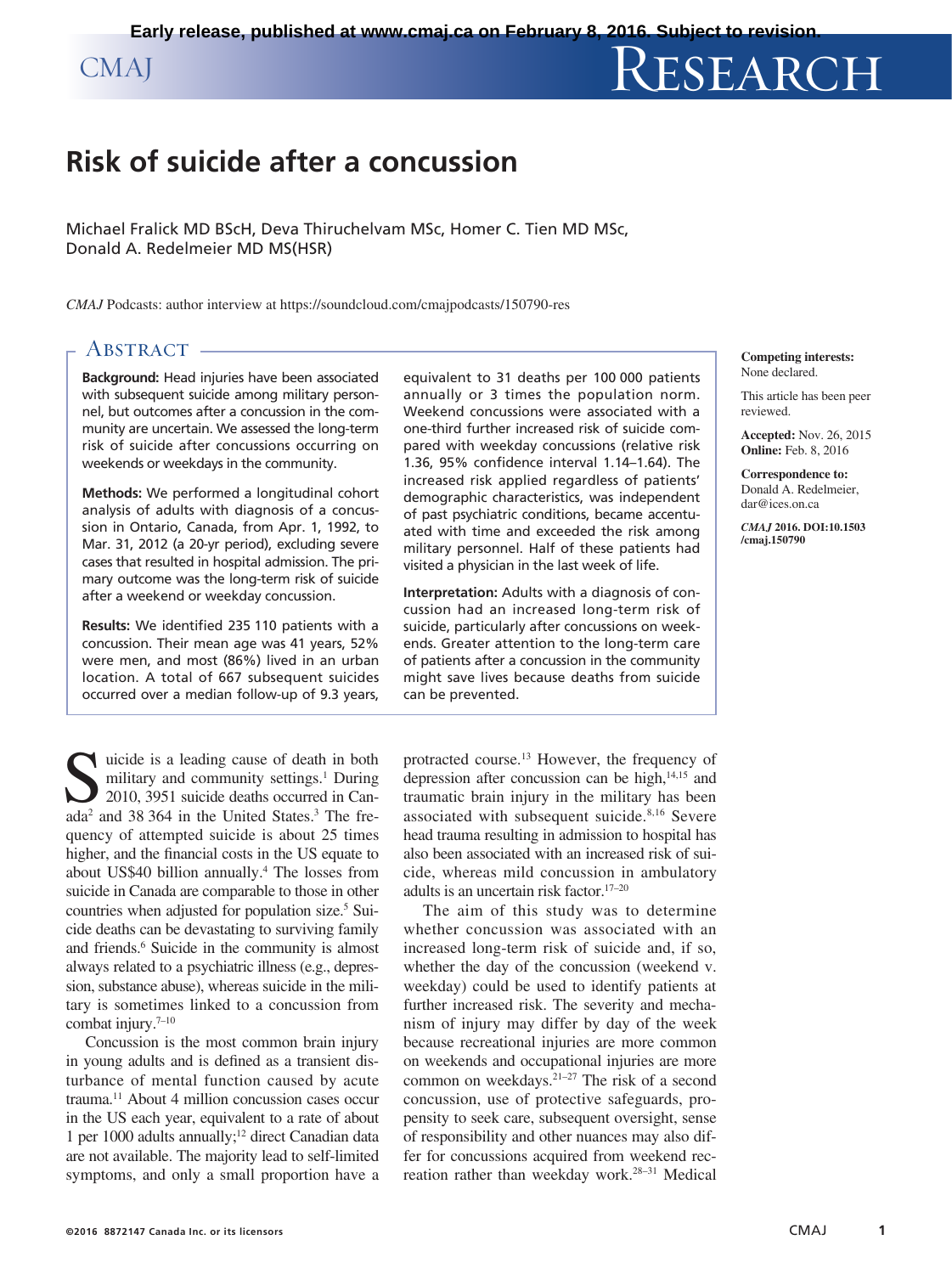care on weekends may also be limited because of shortfalls in staffing.32

### **Methods**

#### **Patient selection**

We conducted a longitudinal cohort analysis of adults with a diagnosis of a concussion in Ontario, Canada, from Apr. 1, 1992, to Mar. 31, 2012 (20 yr), based on vital statistics data available through the Office of the Registrar General database.33 Ontario is Canada's most populous province, with 12 259 564 individuals in 2003 (study midpoint). $34$  During the study period, the annual suicide rate in Ontario was about 9 per 100 000,35 somewhat lower than the global suicide rate of 11 per  $100\ 000^{36}$  and the rate among former military personnel of  $14$  per  $100\,000$ <sup>37,38</sup> During the study period, Ontario health insurance covered primary, emergency and hospital care with no out-of-pocket costs to patients.<sup>39,40</sup> The project was approved by the Research Ethics Board of Sunnybrook Health Sciences Centre; the approval included a waiver of the need for informed consent.

We identified patients with a diagnosis of a concussion by screening physician claims data using the International Classification of Diseases, 9th revision (ICD-9) diagnostic criteria for concussion (code 850) from the Ontario Health Insurance Plan database.<sup>41,42</sup> This code has been validated with high specificity (99%) and midrange sensitivity  $(22\%-76\%)$ .<sup>43-45</sup> Patients who were admitted to hospital immediately or within 2 days of injury were excluded because such cases tend to reflect severe brain injury (a known risk factor for suicide) and do not represent ambulatory patients with concussion.46,47 Patients under 17 years of age were excluded because most suicide deaths occur in adults.<sup>48,49</sup> Otherwise, the selection criteria were fully comprehensive and included all patients seeking care whose diagnosis was made by a physician.

#### **Data collection**

We distinguished each case as a weekend concussion (midnight Friday to midnight Sunday) or a weekday concussion (remaining 5 days and nights of the week).50 Differentiating a weekend from a weekday concussion was based on the date of medical care, which closely corresponds to the date of injury.51,52 For patients with multiple concussions, we used the date of the first concussion, such that each person was counted once in the analyses; repeat concussions were tracked for separate secondary analyses. Further data on duration of amnesia, loss of consciousness, mechanism of injury, severity of symptoms, delays in seeking care and

standardized concussion assessment scores were not available.53 Similarly, information was not available on cases that did not lead to medical attention or on whether day of the week was an imperfect proxy for concussion circumstances.

The official demographic registry provided data on patient age, sex and home location (urban or rural).34 Socioeconomic status was based on neighbourhood income quintile and was determined through the validated Statistics Canada algorithm.54–56 The health care services databases provided data on hospital admissions, outpatient contacts and diagnoses in the previous year.57,58 Prior psychiatric conditions (schizophrenia, depression, bipolar disorder, suicide attempt, anxiety, substance abuse) were determined from physician diagnostic data for the full year before injury.59 The available databases contained no information on social stress, life events, employment status, race or ethnicity, sexual orientation, immigration status, borderline personality disorder, childhood abuse, eating disorders, suicidal ideation, novel biomarkers or other suicide risks.<sup>60–62</sup>

#### **Outcome identification**

We determined the cause of death from official death certificates encompassing definite or probable suicide, as investigated by the responsible coroner. All coroners were licensed physicians in Ontario, and suicidal death investigations have an interrater agreement of about 70% in this setting.63 We identified definite cases of suicide by ICD-9 codes (E950–E959) or International Statistical Classification of Diseases and Related Health Problems, 10th revision (ICD- $10)^{64}$  codes (X60–X84) and probable cases of suicide by ICD-9 codes (E980–E987, E989) or ICD-10 codes (Y10–Y32, Y34), as validated in past research.<sup>65</sup> The database for death certificates has been validated previously and is the official source for vital statistics reporting, as well as the authoritative file for population-based analyses of suicides.59,66,67

For each case, we recorded the forensic certainty and mechanism of suicide from the death certificate. We calculated age at death and elapsed time from index concussion from the same source, coded to the exact day. Similarly, we recorded the time since the last visit with a physician by linking to the physician care database. We also recorded the reason for the last visit, classified as a psychiatric, neurologic, medical or miscellaneous diagnosis along with the physician's specialty.68 The available databases did not have information on pathology reports, toxicology reports, psychological scores, presence of a suicide note, litigation involvement, seniority of the investigating coroner or findings from a psychiatric autopsy.69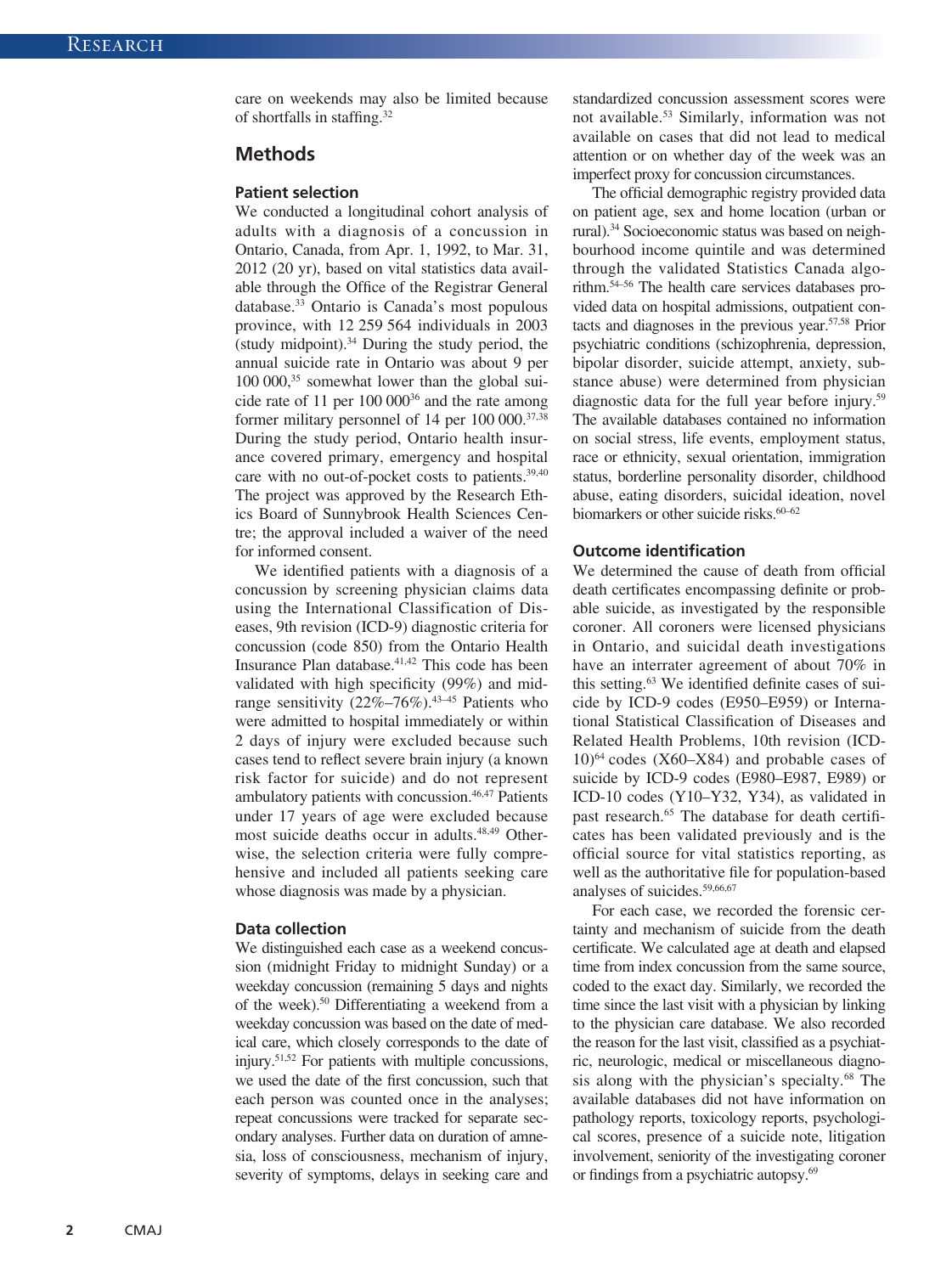# **Statistical analysis**

In the prespecified primary analysis, we assessed cumulative incidence rates (accounting for censoring and deaths) to estimate the probability of suicide after concussions on weekends and weekdays (Appendix 1, sections 1–5, available at www. cmaj.ca/lookup/suppl/doi:10.1503/cmaj.150790/-/ DC1). Absolute risks were calculated as deaths per 100 000 persons annually and were also compared with the prevailing suicide rate in the population during the same period.<sup>70</sup> Cause-specific proportional hazards regression was applied to further quantify differences in suicide risk between the 2 groups before and after adjustment for baseline differences in demographic characteristics, psychiatric diagnoses and history of suicide attempts. All reported *p* values were 2-tailed and were calculated with exact 95% confidence intervals (CIs).

We developed additional statistical models with time-dependent covariables to evaluate patients who had multiple concussions over time (Appendix 1, section 7). For this approach, we applied an accumulating step function so that each concussion was considered a new event and the observed dose–response gradient correlated a patient's total number of concussions with his or her overall risk of suicide. A 4-week interval was required to identify a subsequent diagnosis as a new concussion (an interval that was defined a priori, because symptoms typically resolve within 1 week and a variable period of rest is recommended afterward).<sup>71</sup> We used the same step function to distinguish each additional concussion according to weekend or weekday occurrence.

# **Results**

A total of 235 110 patients had a diagnosis of a concussion during the 20-year study period. Patient characteristics are detailed in Table 1. About half of the patients were men, the mean age was 41 years, and most were living in an urban location. Most of the patients had no formal medical imaging, additional diagnosed fracture, prior psychiatric diagnosis, prior hospital admission or prior suicide attempt. The baseline frequency of depression and other measured characteristics was not clinically significantly different between those injured on weekends and those injured on weekdays. Anxiety disorder, the single most common prior psychiatric diagnosis, was slightly less frequent among patients injured on weekends. The distribution of characteristics of both groups was generally stable over time.

A total of 667 suicide deaths occurred over a median follow-up of 9.3 years, equivalent to 31 deaths per 100 000 patients annually. Those with a concussion occurring on weekdays

| <b>Table 1:</b> Characteristics of patients with diagnosis of concussion in Ontario,<br>Canada |                                              |             |                          |           |  |
|------------------------------------------------------------------------------------------------|----------------------------------------------|-------------|--------------------------|-----------|--|
|                                                                                                | Timing of concussion;<br>no. (%) of patients |             |                          |           |  |
| Characteristic                                                                                 | Weekend<br>$n = 39940$                       |             | Weekday<br>$n = 195 170$ |           |  |
| Age, yr                                                                                        |                                              |             |                          |           |  |
| $\leq 29$                                                                                      | 16 088 (40)                                  |             | 67 793 (35)              |           |  |
| $30 - 44$                                                                                      | 9 493 (24)                                   |             | 50 390 (26)              |           |  |
| $45 - 59$                                                                                      | 6 0 51 (15)                                  |             | 35 727 (18)              |           |  |
| $\geq 60$                                                                                      | 8 3 0 8 (21)                                 |             | 41 260 (21)              |           |  |
| Sex                                                                                            |                                              |             |                          |           |  |
| Male                                                                                           | 22 380 (56)                                  |             | 98 922 (51)              |           |  |
| Female                                                                                         | 17 560 (44)                                  |             | 96 248 (49)              |           |  |
| Income quintile                                                                                |                                              |             |                          |           |  |
| Highest                                                                                        | 7 141 (18)                                   |             | 37 700 (19)              |           |  |
| Next to highest                                                                                | 7 500 (19)                                   |             | 38 148 (20)              |           |  |
| Middle                                                                                         | 7 799 (20)                                   |             | 38 209 (20)              |           |  |
| Next to lowest                                                                                 | 8 2 66 (21)                                  |             | 38 973 (20)              |           |  |
| Lowest*                                                                                        | 9 2 34 (2 3)                                 |             | 42 140 (22)              |           |  |
| Home location                                                                                  |                                              |             |                          |           |  |
| Urban                                                                                          | 34 038 (85)                                  |             | 167 975 (86)             |           |  |
| Rural*                                                                                         | 5 902 (15)                                   |             | 27 195 (14)              |           |  |
| Date of enrolmentt                                                                             |                                              |             |                          |           |  |
| Remote                                                                                         | 18 874 (47)                                  |             | 87 386 (45)              |           |  |
| Recent                                                                                         | 21 066 (53)                                  |             | 107 784 (55)             |           |  |
| Initial imaging                                                                                |                                              |             |                          |           |  |
| Skull radiography                                                                              | 2728                                         | (7)         | 10 678                   | (5)       |  |
| Computed tomography                                                                            | 7 364 (18)                                   |             | 22 269 (11)              |           |  |
| Magnetic resonance<br>imaging                                                                  |                                              | $189 (= 1)$ | 1654(1)                  |           |  |
| Any fracture‡                                                                                  | 830                                          | (2)         | 2 2 3 4                  | (1)       |  |
| Prior diagnosis§                                                                               |                                              |             |                          |           |  |
| Schizophrenia                                                                                  | 336                                          | (1)         | 1 3 6 2                  | (1)       |  |
| Depression                                                                                     | 1707                                         | (4)         | 8 5 1 5                  | (4)       |  |
| Bipolar disorder                                                                               | 603                                          | (2)         | 2720                     | (1)       |  |
| Substance abuse                                                                                | 1 5 5 4                                      | (4)         | 6 6 4 6                  | (3)       |  |
| Anxiety disorder                                                                               | 8 2 23 (21)                                  |             | 44 003 (23)              |           |  |
| Any condition¶                                                                                 | 9 7 34 (24)                                  |             | 51 181 (26)              |           |  |
| Prior hospital admission§                                                                      | 1 4 9 1                                      | (4)         | 8 1 5 7                  | (4)       |  |
| Prior suicide attempt§                                                                         |                                              | $56 (= 1)$  |                          | 200 (< 1) |  |

\*Includes missing values.

†"Remote" denotes years 1992–2001; "recent" denotes years 2002–2012.

‡Any bone (codes 800–829, International Classification of Diseases and Related Health Problems, 9th revision<sup>41</sup>).

§Assessed during the year before concussion.

¶Any of the specified psychiatric diagnoses listed above.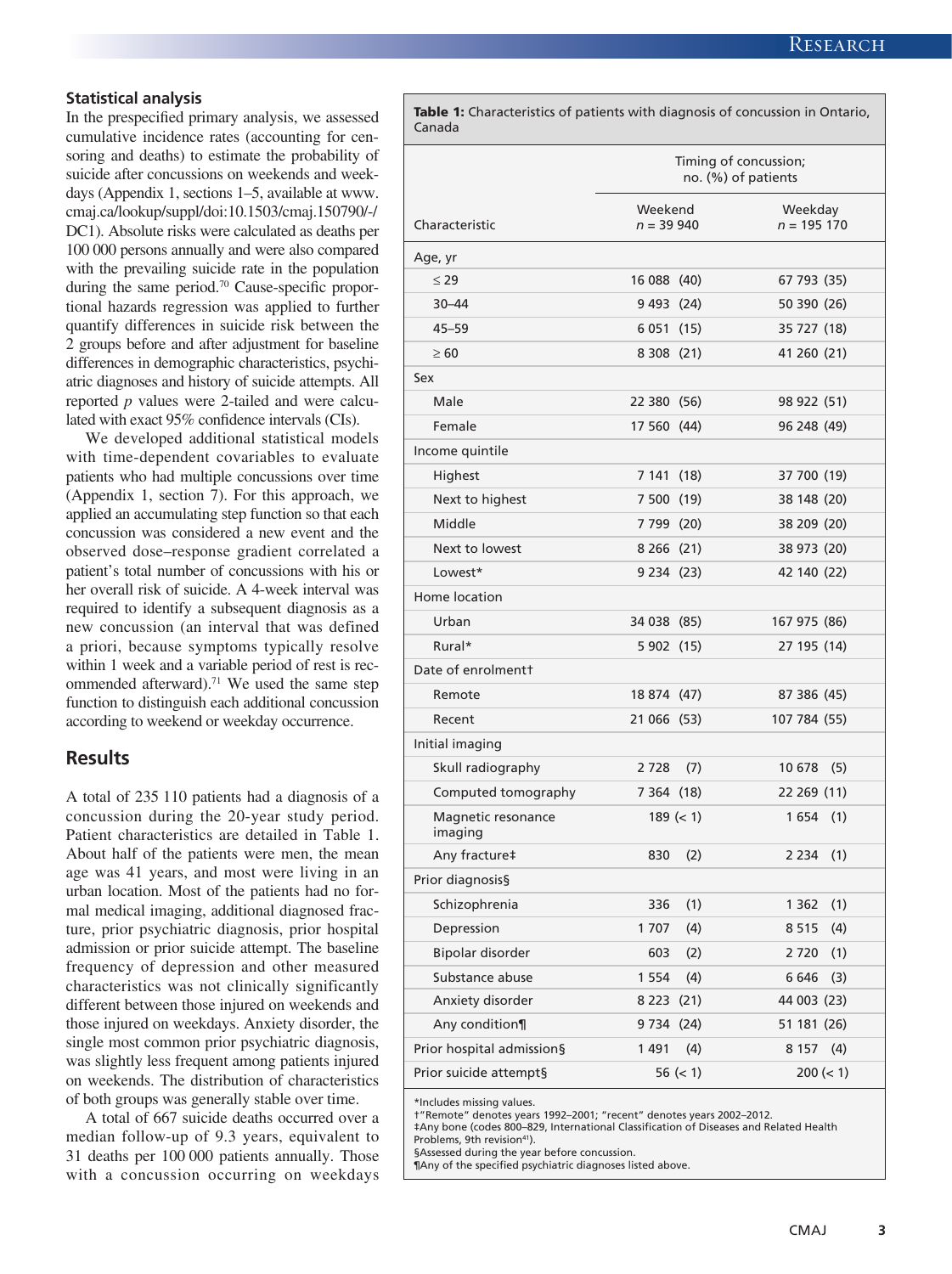accounted for 519 suicides, 1 804 520 patientyears of follow-up and an absolute suicide risk of 29 per 100 000 annually or 3 times the population norm. Those with a concussion occurring on weekends accounted for 148 suicides, 377 115 patient-years of follow-up and an abso-



**Figure 1: Long-term risk of suicide, shown as the cumulative incidence of suicide after concussion (***p* **< 0.001). This** *p* **value is based on the log-rank test comparing the weekend concussion group with the weekday concussion group;**  *p* **values comparing study patients with the population norm were more extreme and are not reported. The main findings showed progressive differences in suicide risk after the initial concussion.**



**Figure 2: Risk of suicide by day of initial concussion. Error bars denote the upper standard error of the estimates. Horizontal red line shows the population norm of 9 per 100 000. The main findings showed a consistent increase in the long-term risk of suicide after concussion on a weekday, with a further increase after concussion on a weekend.**

lute suicide risk of 39 per 100 000 annually or 4 times the population norm. The difference between the 2 groups was equivalent to a onethird increase in suicide risk after a weekend concussion relative to a weekday concussion. Time profiles indicated that the increased suicide risk was distributed evenly over years, with accumulating long-term differences (Figure 1).

The increased risk of suicide after concussions on weekends was evident in comparisons with each individual day of the week (Figure 2). Similarly, all patient subgroups showed an absolute suicide risk above the population norm, all had a further increase in risk after concussions on weekends relative to weekdays, and the findings persisted during both remote and recent eras (Appendix 1, section 6). Patients with a prior suicide attempt had the highest absolute risk and also a further increase after a weekend concussion. Patients with no prior suicide attempt, psychiatric diagnosis or hospital admission (*n* = 168 188) had an absolute risk more than twice the population norm and also a further increase after a weekend concussion.

Several other baseline factors were additional independent predictors of the long-term risk of suicide. As expected, suicide risk was associated with male sex, low socioeconomic status and prior psychiatric diagnosis (Table 2). A prior suicide attempt was the single most powerful predictor. Also as expected, a prior diagnosis of substance abuse was another powerful predictor, whereas a diagnosed fracture was not a significant predictor of suicide risk. Each specific psychiatric condition was associated with an increased risk, and no significant anomalies were apparent in analyses that explored post hoc pairwise product interaction terms. Adjustment for all predictors yielded a one-quarter increase in risk of suicide after a weekend concussion (relative risk 1.27, 95% CI 1.06–1.53).

The observed association between concussion and risk of suicide was accentuated in timedependent statistical models accounting for additional concussions. A total of 24 746 patients had 2 or more concussions and accounted for 205 575 patient-years of follow-up, with 76 suicide deaths. The median interval between consecutive concussions was 214 (interquartile range 69–1018) days. Overall, each additional concussion was associated with a further increase in suicide risk (estimate 1.30, 95% CI 1.12–1.50). Analyzing all concussions in all patients yielded a one-third increase in suicide risk after a concussion on a weekend compared with weekdays (estimate 1.35, 95% CI 1.12–1.63).

We found no significant differences in suicide characteristics after a concussion on a weekend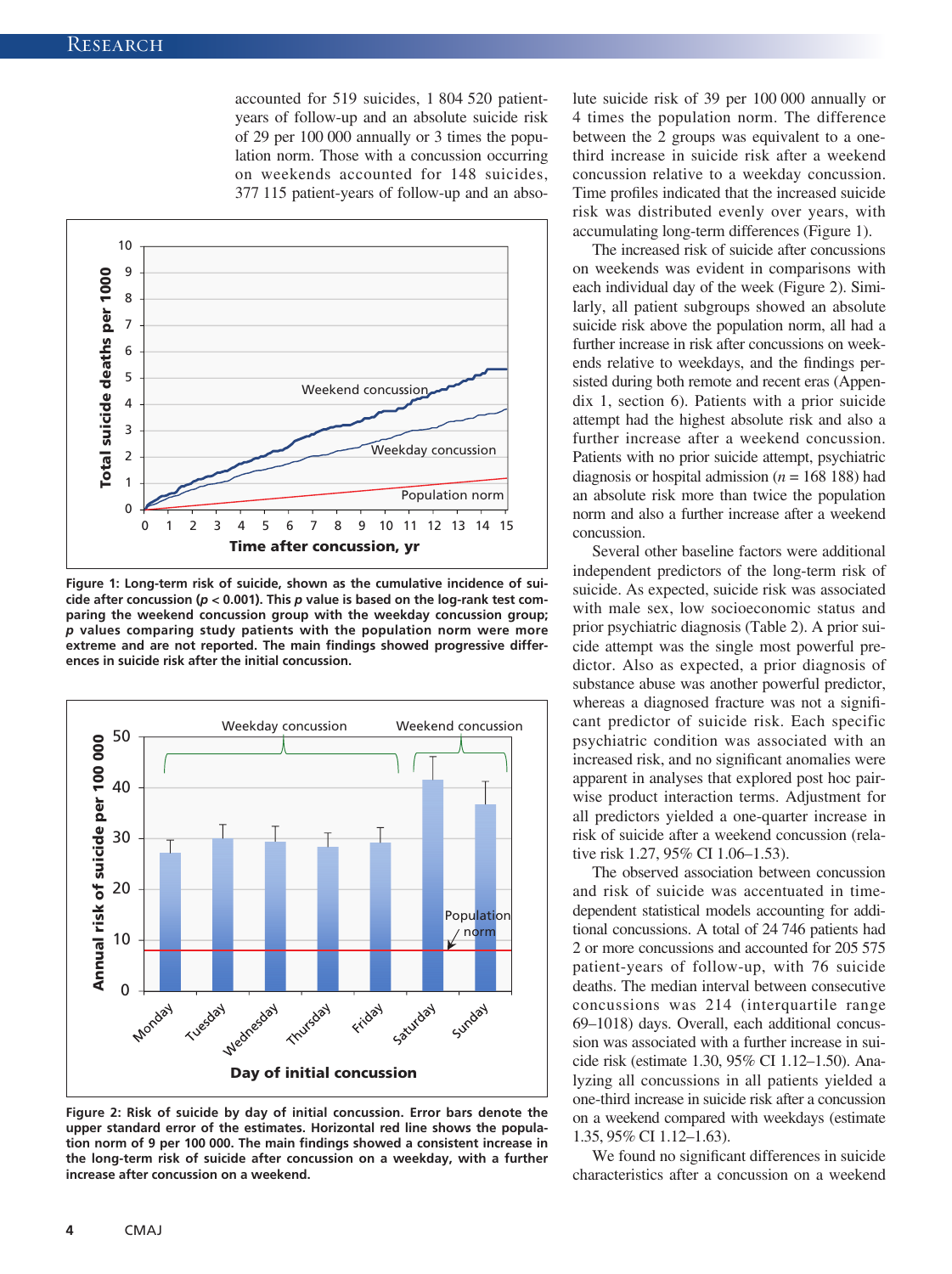compared with a weekday. The mean time from concussion to suicide was 5.7 years (Table 3). In accordance with legal criteria, three-quarters of the cases were determined as definite suicide and the remainder as probable suicide. Poisoning was the most common mechanism, accounting for almost half of the cases in both groups. Asphyxiation was the second most common mechanism, accounting for about a third of the cases in both groups. Most of the patients had visited a physician in the month before death, primary care physicians accounted for the majority of these visits, and a psychiatric disorder was the responsible diagnosis for a minority of the visits.

#### **Interpretation**

We studied data for about a quarter million adults to assess the risk of suicide after a concussion. We found that the long-term risk of suicide among those with a concussion was 3 times the population norm and was even higher if the concussion occurred on a weekend. The increased risk applied regardless of demographic characteristics, was independent of past psychiatric conditions, became accentuated with time, followed a dose–response gradient and was not as high as the risk associated with past suicide attempts. About half of the patients had visited a physician in the last week of life, typically for a diagnosis unrelated to mental illness. The absolute risk was equal to about 470 suicide deaths that might not have occurred if the prevailing risks had matched the population norm (Appendix 1, section 9).

Our findings are congruent with the results of past studies indicating that suicide attempts are the single most important long-term predictor of subsequent risk of suicide.<sup>72,73</sup> Additional long-term predictors confirmed in this analysis included male sex, low socioeconomic status and prior psychiatric history.74,75 Past studies have cautioned that individual risk factors have low accuracy for predicting individual events.<sup>76,77</sup> No past study, to our knowledge, has focused on concussions and tested the potential difference between weekends and weekdays. Moreover, the increased long-term risk of suicide observed in this study persisted among those who had no psychiatric risk factors and was distinctly larger than among patients after an ankle sprain (Appendix 1, section 8).

Our findings also support past research on differing theories of suicide.78–80 Past studies have suggested that a concussion can cause lasting deficits through changes in physiology (e.g., disrupted serotonin pathways), mood (e.g., posttraumatic stress disorder) or behaviour (e.g., disinhibition with impulsivity). $81-84$  Cognitive dissonance could also lead patients and clinicians to attribute injuries after weekend recreation to misadventure, whereas injuries following weekday occupation might be attributed to the employer.85–87 With hindsight, a difference in activity restriction or cognitive dissonance might arise if the injury event was self-initiated.88,89 Further research is needed to address these issues; in the interim, our findings suggest that a history of concussion may be relevant when assessing a patient's suicide risk.

#### **Limitations**

An alternative interpretation of our findings is unmeasured confounding. A concussion might indicate a latent predisposition toward suicide before the injury or worsening neurodegenerative deficits that precipitated the injury. $90,91$  Exploring these mechanisms is difficult because of the fallibility of gauging comorbid illness, concussion severity, chronic traumatic encephalopathy, longterm risk of suicide and the exact time of a concussion.92 Such mechanisms might fully explain our findings, including the observed increased risk that expanded for years after injury, did not change the mechanism of suicide and occurred despite medical care (Appendix 1, section 10). Regardless of interpretation, these findings sug-

| <b>Table 2:</b> Long-term predictors of suicide after concussion* |             |                        |  |                         |  |  |  |
|-------------------------------------------------------------------|-------------|------------------------|--|-------------------------|--|--|--|
|                                                                   | RR (95% CI) |                        |  |                         |  |  |  |
| Predictor                                                         |             | Univariable analysist  |  | Multivariable analysis‡ |  |  |  |
| Weekend concussion                                                |             | $1.36$ $(1.14-1.64)$   |  | $1.27$ $(1.06-1.53)$    |  |  |  |
| Age, per yr older                                                 |             | $1.00$ $(1.00-1.00)$   |  | <b>NA</b>               |  |  |  |
| Sex, male                                                         |             | $2.28$ $(1.92 - 2.70)$ |  | $2.47$ $(2.08-2.94)$    |  |  |  |
| Income, low                                                       |             | $1.68$ $(1.33-2.13)$   |  | $1.30$ $(1.02-1.65)$    |  |  |  |
| Home, rural                                                       |             | $0.97$ $(0.78-1.20)$   |  | <b>NA</b>               |  |  |  |
| Enrolment, recent§                                                |             | $0.96$ $(0.95-0.98)$   |  | $0.96$ $(0.94 - 0.97)$  |  |  |  |
| Imaging                                                           |             | $1.38$ $(1.15-1.66)$   |  | $1.31$ $(1.09-1.57)$    |  |  |  |
| Fracture                                                          |             | $1.09$ $(0.59-2.04)$   |  | <b>NA</b>               |  |  |  |
| Schizophrenia                                                     |             | 10.78 (7.89-14.73)     |  | $2.38$ $(1.68 - 3.37)$  |  |  |  |
| Depression                                                        |             | 4.32 (3.49–5.35)       |  | $1.65$ $(1.30-2.11)$    |  |  |  |
| Bipolar disorder                                                  |             | $7.03$ $(5.31-9.32)$   |  | $1.96$ $(1.43 - 2.68)$  |  |  |  |
| Substance abuse                                                   |             | 8.43 (7.04-10.10)      |  | $3.60$ $(2.94-4.41)$    |  |  |  |
| Anxiety disorder                                                  |             | $3.98$ $(3.42 - 4.64)$ |  | $3.04$ $(2.57-3.60)$    |  |  |  |
| Prior hospital admission                                          |             | $2.28$ $(1.53 - 3.40)$ |  | $1.40(0.89 - 2.21)$     |  |  |  |
| Prior suicide attempt                                             |             | 38.83 (23.94-62.99)    |  | $5.65$ $(3.26-9.81)$    |  |  |  |

Note: CI = confidence interval, NA = not applicable., RR = relative risk.

\*Results from proportional hazards analysis, with weekdays defined as referrant.

†Basic comparison with no adjustments for other baseline differences.

‡Adjusted comparison accounting for other baseline differences in demographic

characteristics, psychiatric diagnoses and history of suicide attempts.

§"Recent" denotes years 2002-2012 (years 1992-2001 denoted as "remote"). ¶Includes skull radiography, computed tomography and magnetic resonance imaging.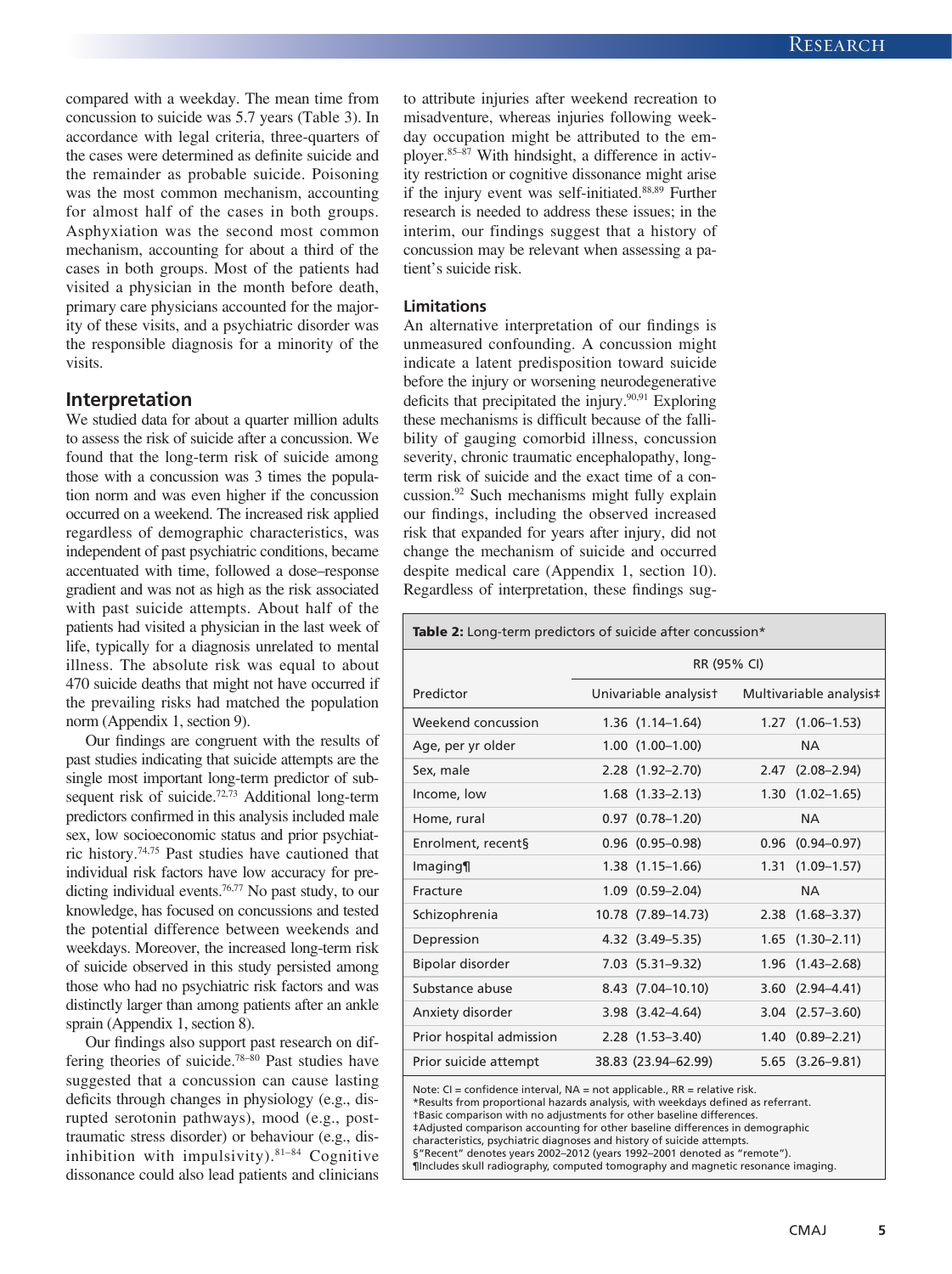gest that an association between concussion and suicide is not confined to the military.

Our study also highlights the modest ability of any one factor to predict suicide because most patients do not die from suicide (Appendix 1, section 11). Furthermore, studies of suicide are prone to detection bias because social stigma leads analyses to underestimate total counts.<sup>93,94</sup> Each case is different, such that mathematical models are fallible through a lack of myriad relevant data, such as alcohol consumption and suicidal ideation.95 Long-term predictions and gen-

| <b>Table 3:</b> Distinguishing circumstances of suicide |                                                     |                      |                      |  |  |  |  |
|---------------------------------------------------------|-----------------------------------------------------|----------------------|----------------------|--|--|--|--|
|                                                         | Timing of concussion;<br>no. (%) of suicide deaths* |                      |                      |  |  |  |  |
| Variable                                                |                                                     | Weekend<br>$n = 148$ | Weekday<br>$n = 519$ |  |  |  |  |
| Determination of death as definite<br>suicide           |                                                     | 107(72)              | 393 (76)             |  |  |  |  |
| Time since concussion, yr, mean $\pm$ SD                |                                                     | $5.6 \pm 4.5$        | $5.8 \pm 4.8$        |  |  |  |  |
| Age at death, yr, mean ± SD                             |                                                     | $43.6 \pm 14.1$      | $44.1 \pm 14.1$      |  |  |  |  |
| Mechanism of death                                      |                                                     |                      |                      |  |  |  |  |
| Poisoning                                               |                                                     | 66 (45)              | 227 (44)             |  |  |  |  |
| Asphyxiationt                                           |                                                     | 51 (34)              | 158 (30)             |  |  |  |  |
| Violence‡                                               |                                                     | 18 (12)              | 80 (15)              |  |  |  |  |
| Jumping                                                 | 8                                                   | (5)                  | 39 (8)               |  |  |  |  |
| Other                                                   | 5                                                   | (3)                  | 15<br>(3)            |  |  |  |  |
| Recent physician visit                                  |                                                     |                      |                      |  |  |  |  |
| $< 1$ wk                                                |                                                     | 75 (51)              | 240 (46)             |  |  |  |  |
| $< 1$ mo                                                |                                                     | 114 (77)             | 370 (71)             |  |  |  |  |
| < 1 yr                                                  |                                                     | 142 (96)             | 494 (95)             |  |  |  |  |
| Physician specialty                                     |                                                     |                      |                      |  |  |  |  |
| Psychiatry                                              | 12                                                  | (8)                  | 55 (11)              |  |  |  |  |
| <b>Neurology</b> §                                      | $\overline{7}$                                      | (5)                  | 16<br>(3)            |  |  |  |  |
| Internal medicine                                       |                                                     | 16 (11)              | (7)<br>38            |  |  |  |  |
| Family medicine                                         |                                                     | 90 (61)              | 334 (64)             |  |  |  |  |
| Other¶                                                  |                                                     | 17(11)               | 51 (10)              |  |  |  |  |
| Recent diagnosis                                        |                                                     |                      |                      |  |  |  |  |
| Psychiatric**                                           |                                                     | 40 (27)              | 166 (32)             |  |  |  |  |
| Neurologictt                                            | 4                                                   | (3)                  | 25<br>(5)            |  |  |  |  |
| Medical‡‡                                               |                                                     | 40 (27)              | 139 (27)             |  |  |  |  |
| <b>Miscellaneous&amp;</b>                               |                                                     | 64 (43)              | 189 (36)             |  |  |  |  |

Note: SD = standard deviation.

\*Unless indicated otherwise.

†Asphyxiation includes hanging, strangulation, drowning and suffocation.

‡Violence includes firearms, explosives, crashes and stabbings. §Includes neurosurgery, anesthesiology, ophthalmology and otolaryngology.

¶Includes surgery, obstetrics, gynecology and medical imaging.

\*\*Codes 295 to 316 (International Classification of Diseases and Related Health Problems, 9th revision<sup>41</sup> [ICD-9]).

††ICD-9 codes 290 to 389, except psychiatric.

‡‡ICD-9 codes 001 to 779, except psychiatric or neurologic.

§§ICD-9 codes 780 to 999 or missing.

eralizability are also problematic because of the network of intervening factors and shifting definitions of concussion.47,96,97 Some patients with concussion receive care that may mitigate the risk of suicide, such as antidepressant medication;<sup>98,99</sup> however, our study lacked data on such care, which remains a topic for future research.

#### **Conclusion**

Concussion differs in 3 important ways from other risk factors for suicide. First, concussions are sometimes preventable through adequate training, the minimizing of distractions, avoidance of alcohol, use of protective gear and other safety basics.100 Second, concussions are easily neglected under a popular belief that the neurologic symptoms have an obvious cause, will resolve quickly, leave nothing visible on medical imaging and do not require follow-up.101,102 Third, concussions are rarely deemed relevant for consideration by psychiatrists or other physicians when eliciting a patient's history.<sup>103,104</sup> Greater attention to the longterm implications of a concussion in community settings might save lives because deaths from suicide can be prevented.105,106

#### **References**

- 1. Ramchand R, Acosta J, Burns R, et al. *The war within: preventing suicide in the US military*. Santa Monica (CA): RAND Corporation; 2011.
- 2. Suicides and suicide rate, by sex and by age group. Ottawa: Statistics Canada; 2014. Available: www.statcan.gc.ca/tables -tableaux/sum-som/l01/cst01/hlth66a-eng.htm (accessed 2015 July 5).
- 3. Haegerich TM, Dahlberg LL, Simon TR, et al. Prevention of injury and violence in the USA. *Lancet* 2014;384:64-74.
- 4. Web-based injury statistics query and reporting system (WISQARS). Atlanta: Centers for Disease Control and Prevention, National Center for Injury Prevention and Control; 2010. Available: www.cdc.gov/injury/wisqars/index.html (accessed 2014 Oct. 30).
- 5. Links PS. The role of physicians in advocating for a national strategy for suicide prevention. *CMAJ* 2011;183:1987-90.
- 6. Wilson A, Marshall A. The support needs and experiences of suicidally bereaved family and friends. *Death Stud* 2010; 34:625-40.
- 7. Hoge CW, McGurk D, Thomas JL, et al. Mild traumatic brain injury in US soldiers returning from Iraq. *N Engl J Med* 2008; 358:453-63.
- 8. Brenner LA, Ignacio R, Blow FC. Suicide and traumatic brain injury among individuals seeking Veterans Health Administration services. *J Head Trauma Rehabil* 2011;26:257-64.
- 9. Bryan CJ, Clemans TA. Repetitive traumatic brain injury, psychological symptoms, and suicide risk in a clinical sample of deployed military personnel. *JAMA Psychiatry* 2013;70:686-91.
- 10. Peskind ER, Brody D, Cernak I, et al. Military- and sportsrelated mild traumatic brain injury: clinical presentation, management, and long-term consequences. *J Clin Psychiatry* 2013;74:180-8.
- 11. Harmon KG, Drezner JA, Gammons M, et al. American Medical Society for Sports Medicine position statement: concussion in sport. *Br J Sports Med* 2013;47:15-26.
- 12. Bazarian JJ, Mcclung J, Shah MN, et al. Mild traumatic brain injury in the United States, 1998–2000. *Brain Inj* 2005;19:85-91.
- 13. Bazarian JJ, Wong T, Harris M, et al. Epidemiology and predictors of post-concussive syndrome after minor head injury in an emergency population. *Brain Inj* 1999;13:173-89.
- 14. Fann JR, Hart T, Schomer KG. Treatment for depression after traumatic brain injury: a systematic review. *J Neurotrauma* 2009; 26:2383-402.
- 15. Bryant RA, O'Donnell ML, Creamer M, et al. The psychiatric sequelae of traumatic injury. *Am J Psychiatry* 2010;167:312-20.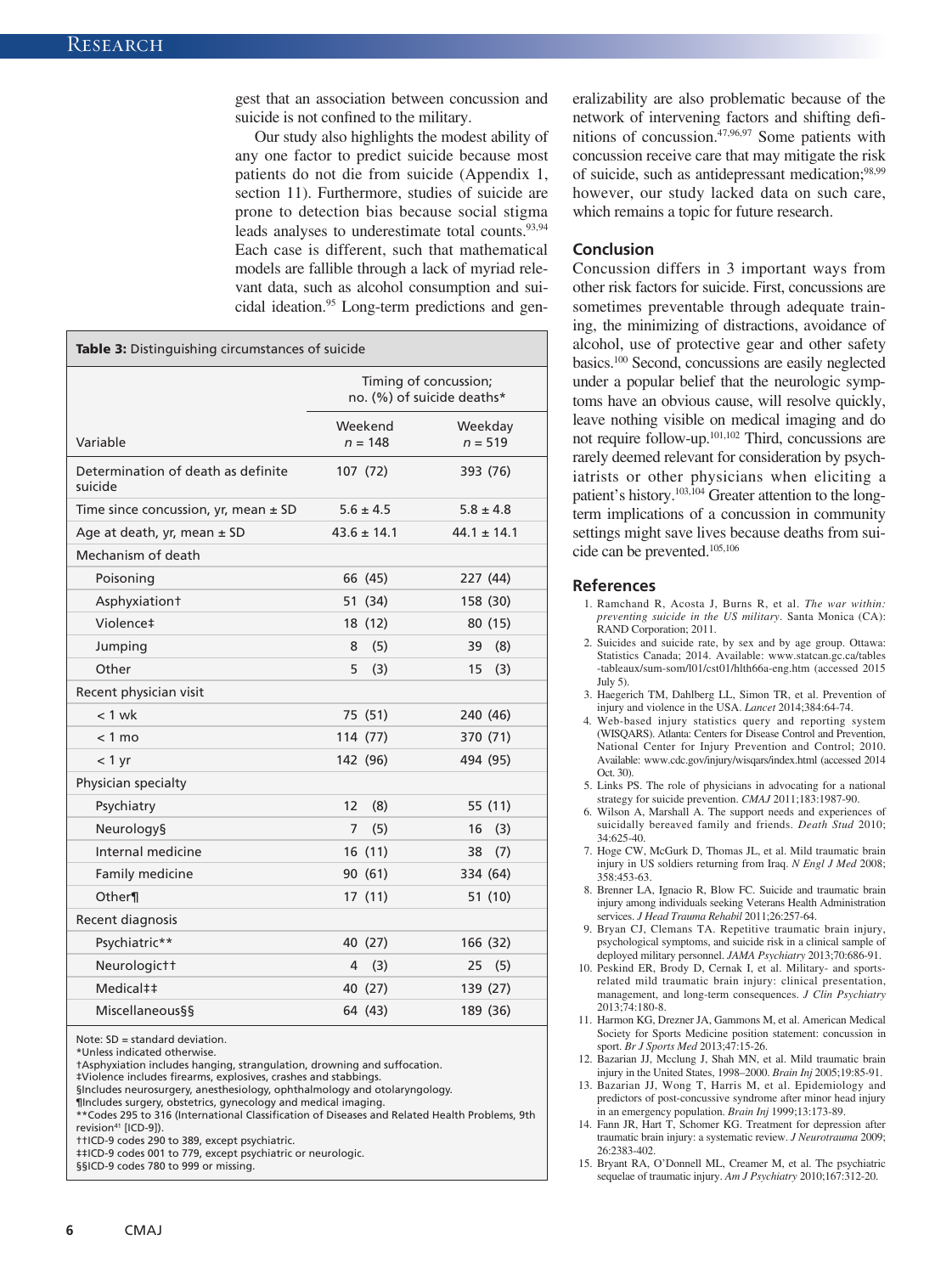- 16. Kerr ZY, Marshall SW, Harding HP, et al. Nine-year risk of depression diagnosis increases with increasing self-reported concussions in retired professional football players. *Am J Sports Med* 2012;40:2206-12.
- 17. Teasdale TW, Engberg AW. Suicide after traumatic brain injury: a population-based study. *J Neurol Neurosurg Psychiatry* 2001;71:436-40.
- 18. Silver JM, McAllister TW, Arciniegas DB. Depression and cognitive complaints following mild traumatic brain injury. *Am J Psychiatry* 2009;166:653-61.
- 19. Bahraini NH, Simpson GK, Brenner LA, et al. Suicidal ideation and behaviours after traumatic brain injury: a systematic review. *Brain Impair* 2013;14:92-112.
- 20. Fazel S, Wolf A, Pillas D, et al. Suicide, fatal injuries, and other causes of premature mortality in patients with traumatic brain injury: a 41-year Swedish population study. *JAMA Psychiatry* 2014;71:326-33.
- 21. Ivens UI, Lassen JH, Kaltoft BS, et al. Injuries among domestic waste collectors. *Am J Ind Med* 1998;33:182-9.
- 22. Lombardi DA, Sorock GS, Hauser R, et al. Temporal factors and the prevalence of transient exposures at the time of an occupational traumatic hand injury. *J Occup Environ Med* 2003; 45:832-40.
- 23. Colantonio A, McVittie D, Lewko J, et al. Traumatic brain injuries in the construction industry. *Brain Inj* 2009;23:873-8.
- 24. Colantonio A, Comper P. Post-injury symptoms after work related traumatic brain injury in Canadian population. *Work* 2012;43:195-201.
- 25. Grimble S, Kendall IG, Allen MJ. An audit of care received by patients injured during sporting activities. *Arch Emerg Med* 1993;10:203-8.
- 26. Psoinos CM, Emhoff TA, Sweeney WB, et al. The dangers of being a "weekend warrior": a new call for injury prevention efforts. *J Trauma Acute Care Surg* 2012;73:469-73.
- 27. Roberts DJ, Ouellet JF, McBeth PB, et al. The "weekend warrior": Fact or fiction for major trauma? *Can J Surg* 2014;57:E62-8.
- 28. Festinger L. *A theory of cognitive dissonance*. Palo Alto (CA): Stanford University Press; 1957.
- 39. Dwiggins GA. Can I go to jail? A review of criminal liability for workplace injury or death. *Appl Occup Environ Hyg* 2002; 17:237-41.
- 30. Ross L, Nisbett RE. *The person and the situation: perspectives of social psychology*. London: Pinter & Martin; 2011.
- 31. Freijy T, Kothe EJ. Dissonance-based interventions for health behaviour change: a systematic review. *Br J Health Psychol* 2013;18:310-37.
- 32. Redelmeier DA, Bell CM. Weekend worriers. *N Engl J Med* 2007;356:1164-5.
- 33. Ardal S. *Health analyst's toolkit*. Toronto: Ontario Ministry of Health and Long-Term Care; 2012.
- 34. Iron K, Zagorski BM, Sykora K, et al. *Living and dying in Ontario: an opportunity for improved health information* [ICES investigative report]. Toronto: Institute for Clinical Evaluative Sciences; 2008.
- 35. *Health trends, Ontario*. Ottawa: Statistics Canada; 2014. Cat. no. 82-213-XWE. Available: www12.statcan.gc.ca/health-sante/82-213/ Op1.cfm?Lang=ENG&TABID=0&PROFILE\_ID=0&PRCODE =35&IND=ASR&SX=TOTAL&change=no (accessed 2014 Oct. 29).
- 36. Global Health Observatory (GHO) data: age-standardized suicide rates (per 100 000 population). Geneva: World Health Organization; 2012. Available: www.who.int/gho/mental\_health/ suicide rates/en/ (accessed 2014 Dec. 23).
- 37. LeardMann CA, Powell TM, Smith TC, et al. Risk factors associated with suicide in current and former US military personnel [published erratum in *JAMA* 2013;310:1076]. *JAMA* 2013;310:496-506.
- 38. Bogaert L, Whitehead J, Wiens M, et al. *Suicide in the Canadian Forces 1995 to 2012*. Ottawa: Minister of National Defence; 2013.
- 39. *Improving health care data in Ontario* [ICES investigative report]. Toronto: Institute for Clinical Evaluative Sciences; 2005.
- 40. Alter DA, Stukel T, Chong A, et al. Lesson from Canada's universal care: socially disadvantaged patients use more health services, still have poorer health. *Health Aff (Millwood)* 2011; 30:274-83.
- 41. *International classification of diseases, 9th revision.* Geneva: World Health Organization; 1997.
- 42. Macpherson A, Schull M, Manuel D, et al. *Injuries in Ontario: ICES atlas*. Toronto: Institute for Clinical Evaluative Sciences; 2005.
- 43. Shore AD, McCarthy ML, Serpi T, et al. Validity of administrative data for characterizing traumatic brain injury-related hospitalizations. *Brain Inj* 2005;19:613-21.
- 44. Bazarian JJ, Veazie P, Mookerjee S, et al. Accuracy of mild traumatic brain injury case ascertainment using ICD-9 codes. *Acad Emerg Med* 2006;13:31-8.
- 45. Carroll CP, Cochran JA, Guse CE, et al. Are we underestimating the burden of traumatic brain injury? Surveillance of severe traumatic brain injury using Centers for Disease Control International Classification of Disease, ninth revision, clinical modification, traumatic brain injury codes. *Neurosurgery* 2012;71:1064-70.
- 46. Morrish J, Carey S. Concussions in Canada. In: *Canada injury compass*. Issue no. 1. Toronto: Parachute; 2013. Available: www. parachutecanada.org/downloads/research/reports/ConcussionsIn Canada.pdf (accessed 2016 Jan 28).
- 47. Kristman VL, Borg J, Godbolt AK, et al. Methodological issues and research recommendations for prognosis after mild traumatic brain injury: results of the International Collaboration on Mild Traumatic Brain Injury Prognosis. *Arch Phys Med Rehabil* 2014; 95(Suppl 3):S265-77.
- 48. Mustard CA, Bielecky A, Etches J, et al. Suicide mortality by occupation in Canada, 1991–2001. *Can J Psychiatry* 2010; 55:369-76.
- 49. Skinner R, McFaull S. Suicide among children and adolescents in Canada: trends and sex differences, 1980–2008. *CMAJ* 2012;184:1029-34.
- 50. Bell CM, Redelmeier DA. Mortality among patients admitted to hospitals on weekends compared with weekdays. *N Engl J Med* 2001;345:663-8.
- 51. Cunningham J, Brison RJ, Pickett W. Concussive symptoms in emergency department patients diagnosed with minor head injury. *J Emerg Med* 2011;40:262-6.
- 52. Eisenberg MA, Andrea J, Meehan W, et al. Time interval between concussions and symptom duration. *Pediatrics* 2013; 132:8-17.
- 53. King D, Brughelli M, Hume P, et al. Assessment, management and knowledge of sport-related concussion: systematic review. *Sports Med* 2014;44:449-71.
- 54. Wilkins R. Use of postal codes and addresses in the analysis of health data. *Health Rep* 1993;5:157-77.
- 55. Wilkins R. Automated geographic coding based on the statistics Canada postal code conversion files, including postal codes to December 2003. Ottawa: Statistics Canada; 2004. Cat. No. 82-F0086-XDB.
- 56. Glazier RH, Creatore M, Agha M, et al. Socioeconomic misclassification in Ontario's Health Care Registry. *Can J Public Health* 2003;94:140-3.
- 57. Williams JI, Young W. A summary of studies on the quality of healthcare administrative databases in Canada. In: *Patterns of health care in Ontario: the ICES practice atlas*. 2nd ed. Toronto: Institute for Clinical Evaluative Sciences; 1996.
- 58. Juurlink D, Preyra C, Croxford R, et al. Canadian Institute for Health Information Discharge Abstract Database: a validation study [ICES investigative report]. Toronto: Institute for Clinical Evaluative Sciences; 2006.
- 59. Ratnasingham S, Cairney J, Manson H, et al. The burden of mental illness and addiction in Ontario. *Can J Psychiatry* 2013; 58:529-37.
- 60. Li Z, Page A, Martin G, et al. Attributable risk of psychiatric and socio-economic factors for suicide from individual-level, population-based studies: a systematic review. *Soc Sci Med* 2011; 72:608-16.
- 61. Beghi M, Rosenbaum JF, Cerri C, et al. Risk factors for fatal and nonfatal repetition of suicide attempts: a literature review. *Neuropsychiatr Dis Treat* 2013;9:1725-36.
- 62. Oquendo MA, Sullivan GM, Sudol K, et al. Toward a biosignature for suicide. *Am J Psychiatry* 2014;171:1259-77.
- 63. Parai JL, Kreiger N, Tomlinson G, et al. The validity of the certification of manner of death by Ontario coroners. *Ann Epidemiol* 2006;16:805-11.
- 64. *International statistical classification of diseases and related health problems, 10th revision.* Geneva: World Health Organization; 2011.
- 65. Thomas KH, Davies N, Metcalfe C, et al. Validation of suicide and self-harm records in the Clinical Practice Research Datalink. *Br J Clin Pharmacol* 2013;76:145-57.
- 66. Fralick M, Macdonald EM, Gomes T, et al. Co-trimoxazole and sudden death in patients receiving inhibitors of renin-angiotensin system: population based study. *BMJ* 2014;349:g6196.
- 67. Nishri ED, Sheppard A, Withrow D, et al. Cancer survival among First Nations people of Ontario, Canada (1968–2007). *Int J Cancer* 2015;136:639-45.
- 68. Henry DA, Schultz SE, Glazier RH, et al. *Payments to Ontario physicians from Ministry of Health and Long-Term Care sources, 1992/93 to 2009/10* [ICES investigative report]. Toronto: Institute for Clinical Evaluative Sciences; 2012.